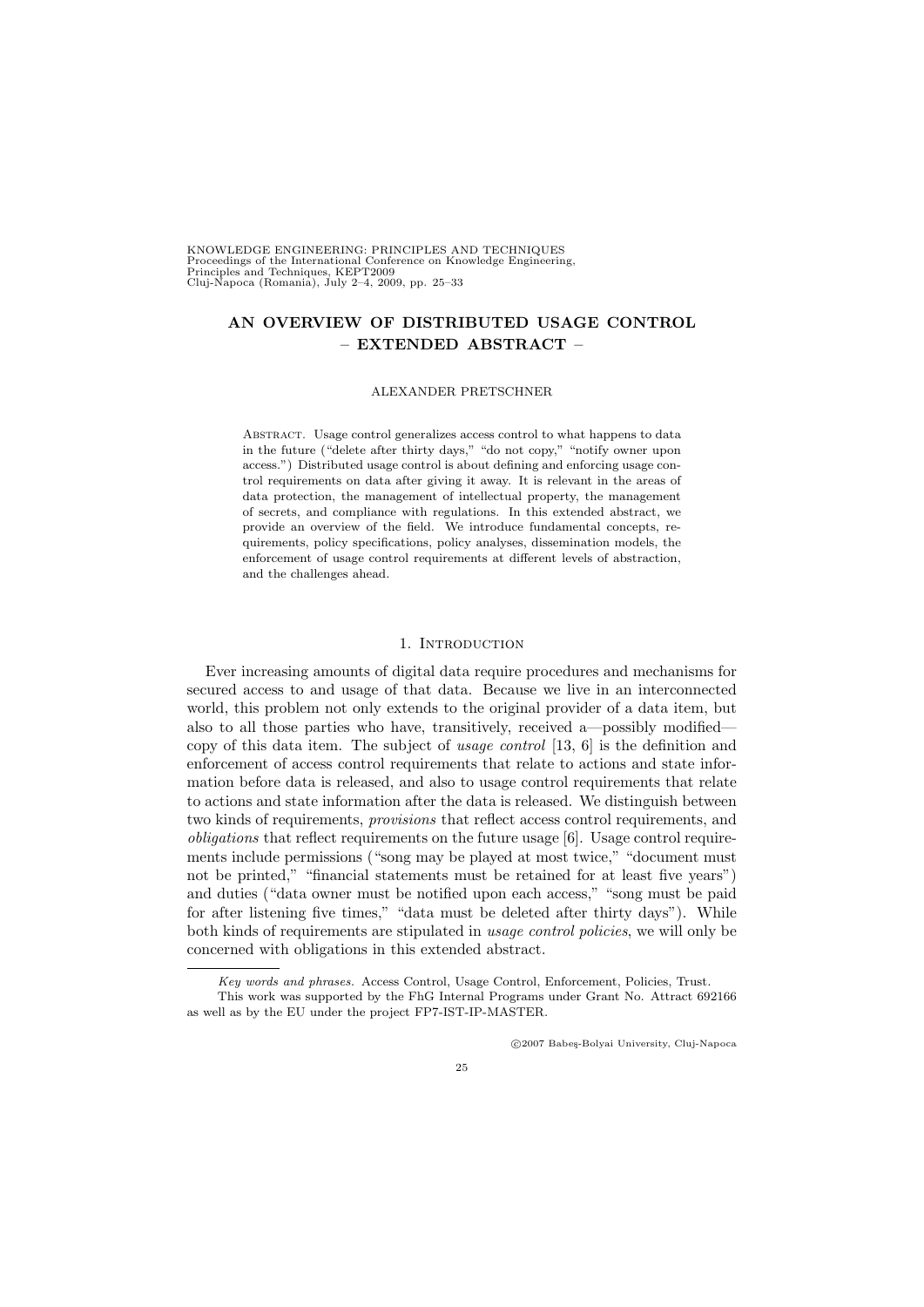1.1. Relevance. Usage control is relevant in at least the areas of privacy, the management of intellectual property, the management of secrets, and compliance with regulations. In terms of privacy, users may want, among other things, their medical information, loyalty card records, telecommunication connection records, and banking information to be kept under wraps (sometimes they may not, as the current immense popularity of largely unprotected social network sites shows). At least in Europe, in addition to EU-wide legal requirements, current developments clearly indicate a potential or actual political fallout when large sets of citizen or customer data become available.

In terms of intellectual property, business processes are increasingly implemented in a distributed manner, fueled by an increasing trend to outsourcing. To create added value, this requires the exchange of usually confidential information, including blueprints, results of experiments, and the like. Companies may have an interest that such data is solely used according to their expectations. As far as digital rights management is concerned, artists may be granted a vested interest in receiving royalties for their artwork.

In terms of secrets, most administrations, state departments, intelligence agencies and the military may want to have control over how specific information is disseminated.

Finally, usage control is becoming increasingly mandatory. Regulations such as the EU directive 95/46/EC require data to be collected and used according to a specified purpose; the Sarbanes-Oxley Act (SOX) requires specific data to be retained for five years; and the US Health Insurance Portability and Accountability Act (HIPAA) stipulates strict documentation requirements on the dissemination of data [9].

1.2. Big Picture. We assume the following scenario. A *consumer* wants to get access to data. To do so, negotiations on the terms and conditions of usage take place with the provider. The negotiations result in a policy that encodes rights and duties related to the data item and that reflects regulations, non-disclosure agreements, or any legally binding contract. After checking if the consumer can enforce the policy, the provider sends both data and policy to the consumer. In order to prevent simply throwing away the policy, this is likely to involve some encryption mechanism. At the consumer's side, the data is stored so that only well-specified *enforcement mechanisms* can access it. This, again, is done by cryptographic means; such ideas are currently implemented at different levels of abstraction, including the operating system where so-called data caging takes place. The mechanisms are configured by the policy. Consumers attempt to use (render, process, execute, disseminate) the data. The enforcement mechanisms then either check if this is allowed, by turning the attempted usage into an actual usage, or if a policy violation has occurred, report the violation.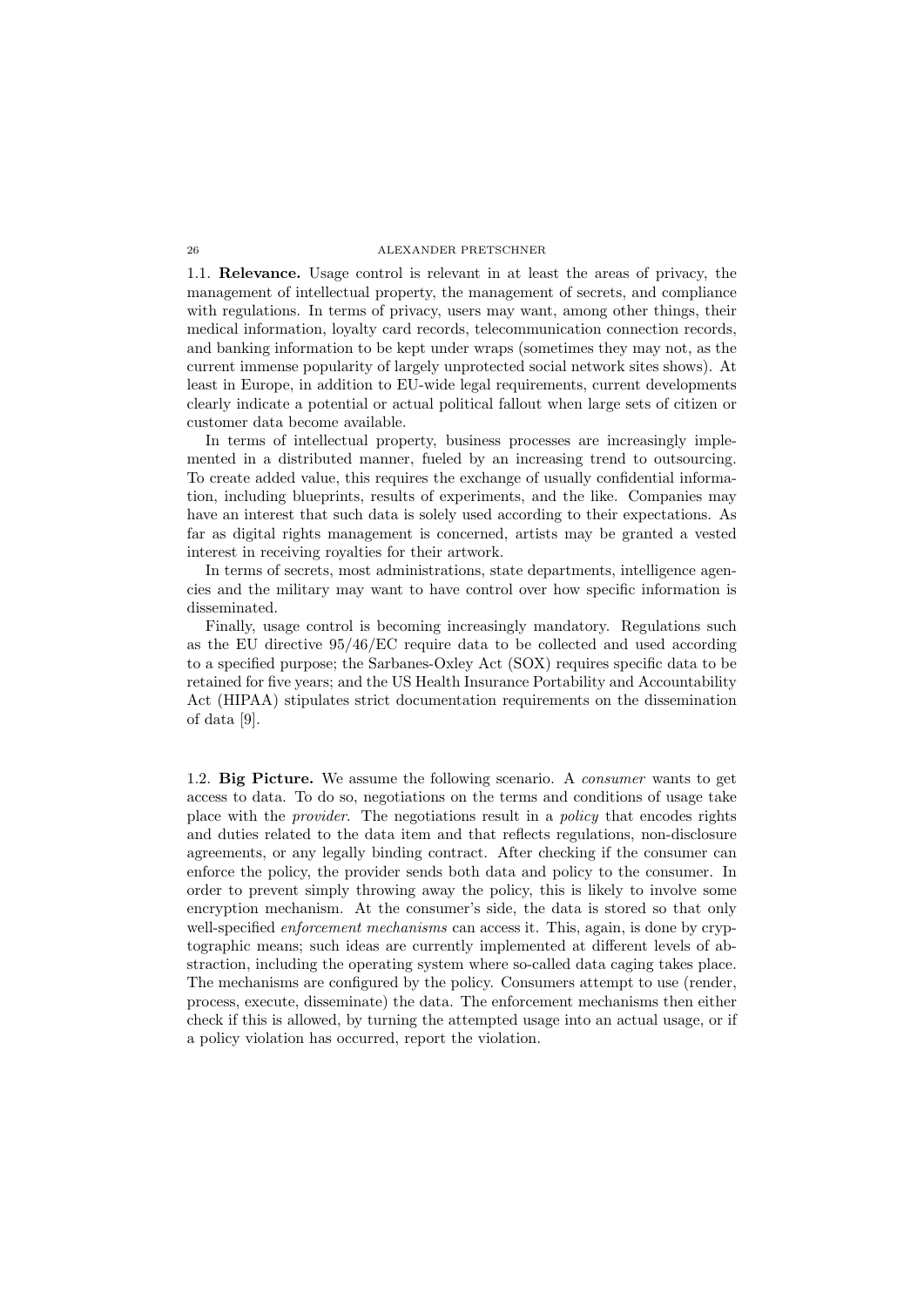1.3. Overview. Challenges related to usage control roughly encompass the specification of requirements, including their evolution upon dissemination; the enforcement of respective policies; and the assessment of how easily these enforcement mechanisms can be circumvented. These issues are considered in the remainder of this paper, mostly from the perspective of our own work, which is explained by the very nature of this article.

### 2. Requirements, Policies, Analysis, and Evolution

Usage control requirements can be classified into permissions and duties. Both kinds usually specify conditions in which data may be used or in which actions need to be taken. Conditions relate to time ("within thirty days"), cardinality ("copy at most three times"), purpose ("personal use only"), events ("upon access"), and both the technical ("Windows RMS must be installed") and organizational ("virus scanner databases need to be updated every week") environments [7, 16].

Many policy specification languages have been defined (including [1, 4, 24, 23,  $7$ ), a few of them also with formal semantics.<sup>1</sup> This formal semantics, by its very nature, however is restricted to the aspects that are captured by temporal, modal, and first-order logics. Propositions ("print," "copy," "delete") are, essentially because of their high level of abstraction, much harder to define precisely.

In current languages, policies are mostly specified in terms of events ("play," "copy," "delete"). For well-specified rendering devices in a DRM context that make use of a standardized ontology, this is often sufficient. However, as we will see, usage control requirements can be enforced at different levels of the software stack. One level includes the operating system; relevant events are then system calls. Exhaustively defining the notion of "deletion" in terms of sequences of system calls (unlink, mv to a null device, overwrite, ...) seems like a Sisyphean endeavor. One possible remedy is to track data flow through the system, and encoding as abstract state the (overapproximated) mapping from data containers to data items. Deletion in state-based terms means that in a given state, no container may contain the data item. Similarly, prohibiting dissemination can be expressed by stating that the a data item is in at most one data container.

It is useful to distinguish between three kinds of policies. Specification policies declaratively state what should be the case ("no non-anonymized data must leave the system"). The decision of how to enforce a policy—by modification, inhibition, or execution—is done in implementation policies. The example policy can be enforced in at least two ways: by modifying the data record's name, birthdate, and address fields into blanks; and by simply blocking all data packets which are not anonymized in the sense that their name, birthdate, and address fields are not blanks (which of course is a very rough definition of anonymization).

<sup>&</sup>lt;sup>1</sup>Note that we tacitly assume policies to be data-centric rather than server-centric; this is not a conceptually fundamental distinction, however.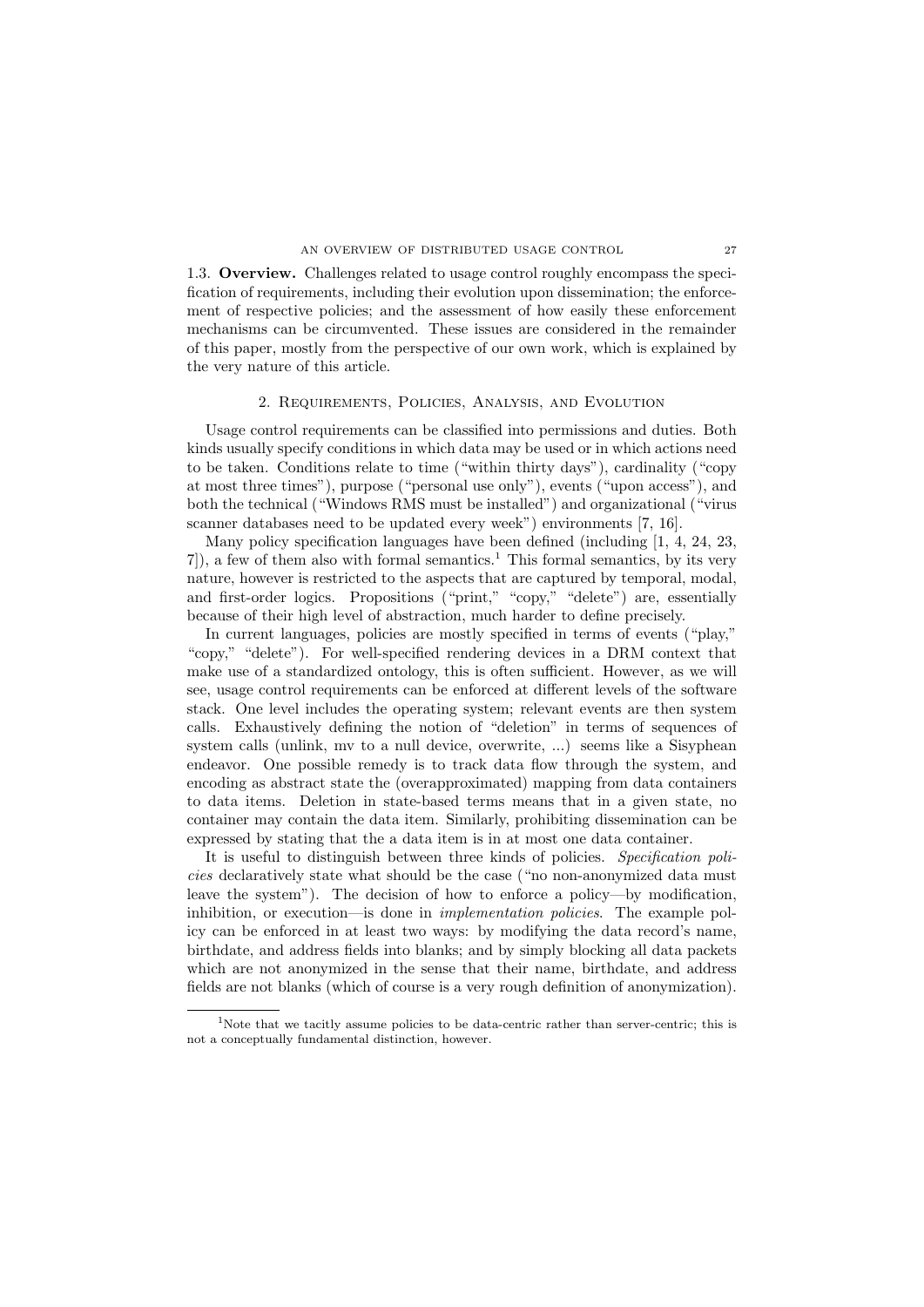Implementation policies usually come in the form of classical operational Event-Condition-Action rules, where the condition must be specified over the present and the past rather than the future (otherwise it could not be checked). Finally, configuration policies are rights objects that can directly be understood by implementations of enforcement mechanisms. In model-driven engineering terms, configuration policies are platform-specific while specification and implementation policies are platform-independent.

At the abstract level, checking if an implementation policy makes sure that a specification policy is fulfilled amounts to checking entailment of logical formulae. Respective reasoning technology can also be used to assess the consistency or subsumption relationships between policies [19].

When data is disseminated, some policy will have to be associated with it as well. In some sense, this policy should at most be a "strengthened" version of the original policy—otherwise, a subject could send the data item to itself, together with a relaxed policy that allows everything and requires nothing. Strengthening permissions can be done by restricting them; strengthening duties should then, dually, mean that they are increased. By ordering events in lattices and specifying lower and upper bounds for both permissions and duties, one can uniformly express the strengthening of policies as a combination of logical entailment and interval reduction [20, 19].

Widely applicable usage control frameworks must cater to the problem of policy management as well, including overwriting and revoking policies as well as handling conflicting policies.

## 3. Enforcement

The fundamental problem of enforcing usage control requirements is that a data provider usually has no control over nor inspection into the IT infrastructure of a data consumer (note that the roles dynamically change upon re-distribution of data). In order to prevent simple interceptions or retrievals of sensitive data, data must be stored and transmitted in encrypted form. Moreover, at the consumers' side, tamper-proof and trustworthy monitoring and control devices must be in place. These devices can come as special rendering software (such as the Adobe Acrobat Reader in conjunction with the respective rights management system), or as add-ons to a system, similar to malware intrusion detection systems.

3.1. Reactive and Preventive Enforcement. One way of enforcing usage control requirements is by observation, or reactive. Provided that adherence to policies can be monitored, one can at least detect the violation of a policy and react by undoing the violating action, by penalizing the wrong-doer, or by performing compensating actions. This is similar to how human law enforcement works [14].

Another way of enforcing respective properties is by control, or preventive. The goal here is to prevent a policy violation from happening. Rather than observing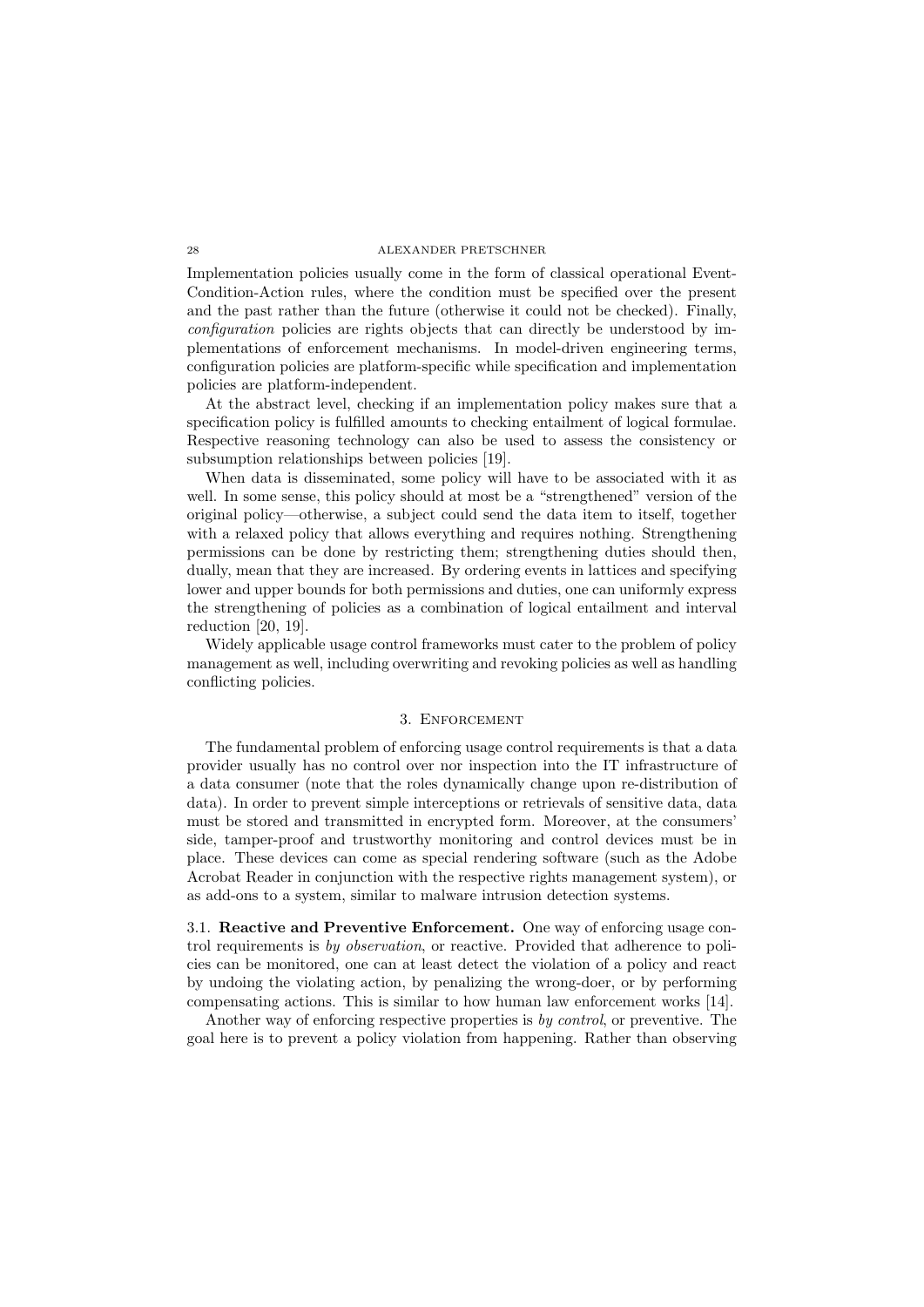events post factum, one must usually observe requests, anticipate the events that would be a consequence of these requests, and then either inhibit the request, modify it, or execute some action. For instance, a policy "no non-anonymized data may leave the system unnoticed" can be enforced by dropping the request that asks for a non-anonymized data item (inhibition); by anonymizing the data item (modification); or by logging the event that the data item was released (execution) [17, 16]. Whether a reactive or a preventive enforcement strategy is to be chosen cannot be decided in general; this depends on the trust relationship of provider and consumer, and also the value of the data items that are exchanged [18].

Particularly enforcement by control can quickly become impossible. This is often the case when media breaks occur. Once a song is played, i.e., transformed into sound waves and has thus left the scope of a controlled (the boundaries of which need to be defined), one can externally record and replay it. Similarly, a document can be printed or photographed from a screen, thus rendering most control devices useless. Watermarking schemes have been developed for these situations. Their purpose is to subject such data to the possibility of more or less random observation mechanisms, and hoping that non-rightful possessors of data will be deterred.

On the other hand, enforcement by control may turn out to be too intrusive. If usage control is applied to Java API calls, for instance, then one can of course block calls that are considered sensitive, e.g., calls to text message APIs in mobile phones. However, unless the original system is programmed defensively and always anticipates the potential failure of a method invocation, this is likely to lead to a crash—many exceptions tend to be caught only at the bottom-most stack frame. This problem turns out to be particularly challenging in asynchronous communication infrastructures such as service-oriented architectures.

In any case, there never is complete security in life or it would be too restrictive or too expensive anyway. We believe that increasing the barriers for accessing and using data in non-permitted ways is sufficient in a large majority of cases. Security in the sense of usage control must be subject to risk analysis, and we believe in the idea of just-right-security, similar to the analogous concept of just-right-reliability [12]. Needless to say, we are of course aware that any solution is most likely to encompass both technical and organizational means.

3.2. Signaling, Monitoring, and Enforcement proper. We have alluded above that enforcement mechanisms can abstractly be perceived as sets of Event-Condition-Action rules. Conditions relate to the current state of the system (which in many cases encodes past events); events are triggers; and actions define whether or not an event is inhibited (which requires the distinction into requests and actual actions), modified, delayed, or if another action is to be executed. From an architecture perspective, this necessitates three components: signalers that make events visible so that a monitor can check if the condition is true, and enforcement components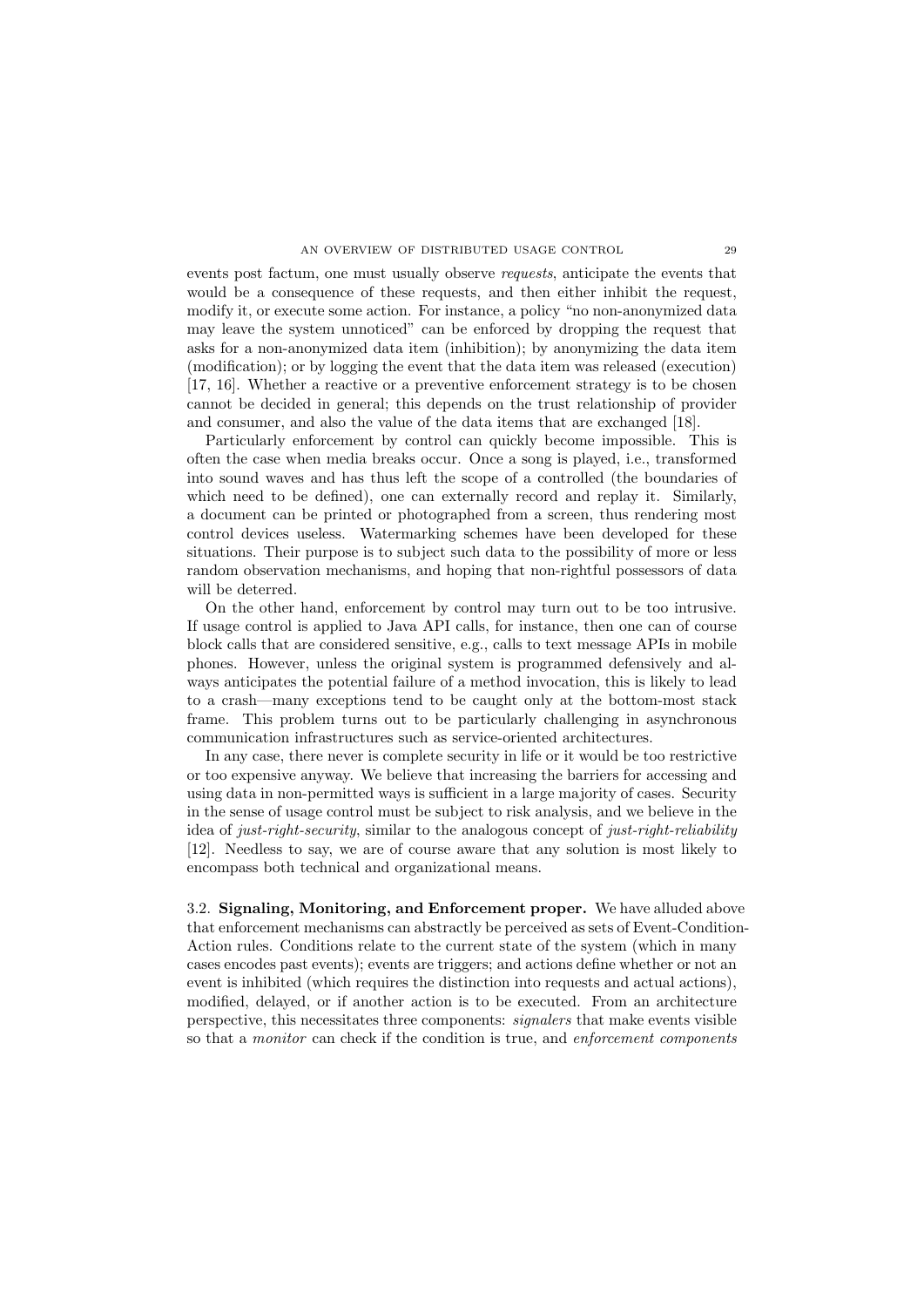that perform the respective action. Consider a policy that requires a movie to be played at most three times before it is paid for. A signaler must provide information on payments and whether the movie is played or attempted to be played; a monitor must count the number of times the movie is played; and the enforcer must then issue a payment or block the attempt to play the movie. Note that these components can but need not necessarily reside on one single machine [15].

Monitoring can be achieved by many different technologies, including rewriting logics, state machines that implement policies, and complex event processing technologies (where it is then usually called aggregation). For signalers, it is likely that the subsystem that generates events must be instrumented; this is sometimes but not always the case for monitors.

3.3. Levels of Abstraction. Enforcement, which from now on we understand to include signaling and monitoring, can be implemented at different levels of the software stack. Consequences include both the universe of discourse of the policy language (for instance, messages vs. files and natural language terms such as deletion vs. unlink()) and—of course depending on the chosen trust or attacker model—the guarantees that can be given. It is likely that a combination of several—rather than one single—enforcement mechanisms at different levels will be necessary to provide guarantees (e.g., dissemination requirements relate to both files and screenshots).

The lowest level at which software-based usage control can be applied is the CPU/virtual machine: specific calls or references to memory cells can be blocked or modified. At this level, data flow within an application (or business logic) or between processes can be controlled or at least monitored. If the content of a file is written to a specific memory location, for instance, then subsequent reading operations can be detected.

The next level is the interface to the *operating system*. At this level, system call interposition can take place: system calls that access specific files, for instance, can be monitored and possibly modified or blocked. Re-distribution at a rather rough level can be controlled: if a process has accessed a file, it is possible to forbid all subsequent communication with other processes, file systems, networks, etc. This is likely to be considered an impediment by the users. Examplary base technologies include systrace [22] for OpenBSD and the Detours framework for Microsoft Windows [8].

At the level of the *runtime system*, calls to libraries can be monitored, blocked, and modified. Specific library calls and their parameters for communication can be prohibited, for instance, which provides a more fine-grained control than prohibiting all future communication. One example is the Polymer system that modifies Java byte code on the go [5].

At the level of dedicated *application wrappers*, applications can be controlled on the grounds of abstractions that relate to the specific application. As an example,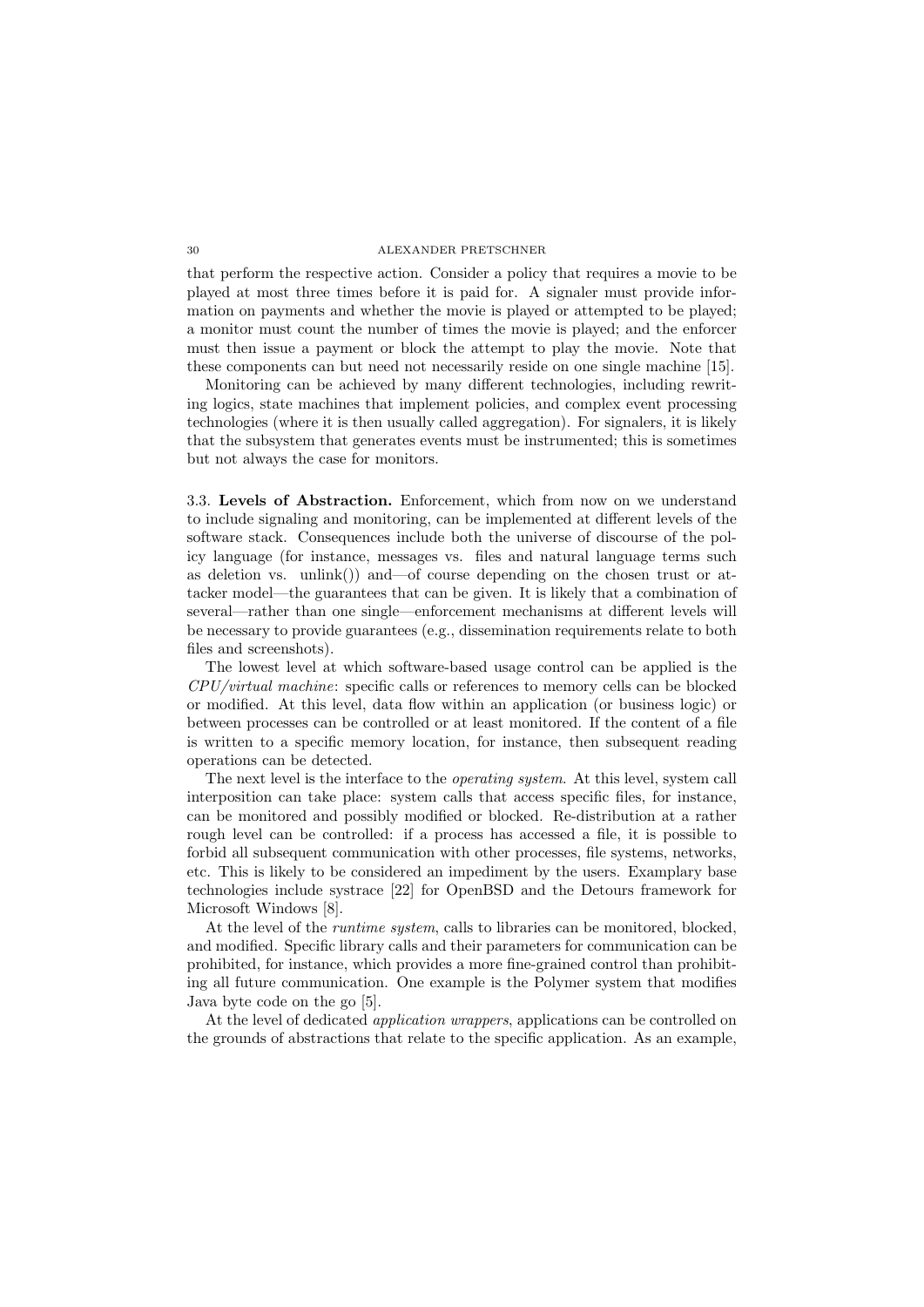#### AN OVERVIEW OF DISTRIBUTED USAGE CONTROL 31

the UNO framework for OpenOffice allows to control copying text between specific documents rather than generally prohibiting copy and paste.<sup>2</sup>

At the level of *applications*, all kinds of usage control can be implemented. However, the question arises how the guarantees can be assessed. This is of course simpler if pre-defined components are installed at the consumer's side and data is only given to the client if the respective components are in place.

If we distinguish between end-user applications and infrastructure applications, such as the X11 server or the window manager, then control can also be exercised at the level of infrastructure applications. Controlling access to clipboards, for instance, can also take place at the level of the X11 server. Another example are data base systems with usage control mechanisms in place [2].

Usage control can also be implemented at the levels of wrappers for services [9, 3, 18]. The AXIS framework, for instance, allows the definition of handlers that intercept incoming and outgoing messages. Wrappers can also be written in an ad-hoc manner and are likely to operate at the level of messages (but need not necessarily, depending on the implementation).

Finally, usage control that operates on messages can be implemented at the level of the enterprise service bus. This is the least intrusive yet most vulnerable approach: XML tags can simply be compromised. At the level of an orchestration engine for service-oriented architectures, reactions to a policy violation can be initiated.

Note that in general the step from a lower-layer enforcement framework to a higher-layer enforcement framework is possible but non-trivial, particularly so if information flow is to be taken into account. One can monitor both the explicit and the implicit flow of sensitive data through a Java program. However, if this data is to be rendered on a screen, an AWT or Swing method will be invoked which will then call some native routines which, in case of a Unix system, will invoke X11 libraries. Respective interfaces that help identifying the flow of sensitive data across the levels must be defined.

3.4. Assurance. Among other things, the above logical architecture requires signalers to be complete and trustworthy. There must be means to make sure that signalers are not simply switched off. Monitors must be guaranteed not to miss events, and they must also be guaranteed to run as long as usage control is, according to the provider, to be exerted. Finally, the actions executed by a mechanism must be definitive and not easily overwritten.

Data providers likely want to know if a suitable enforcement framework is in place at the consumer's side [17]. Upon negotiation [21] over a data item to be released, the provider wants to know if the consumer can enforce the requirements

<sup>&</sup>lt;sup>2</sup>The latter is all that can be expected at the level of the X11 server because the X11 server knows about windows, possibly mapping them to processes, but not about single documents that are simultaneously opened by one process.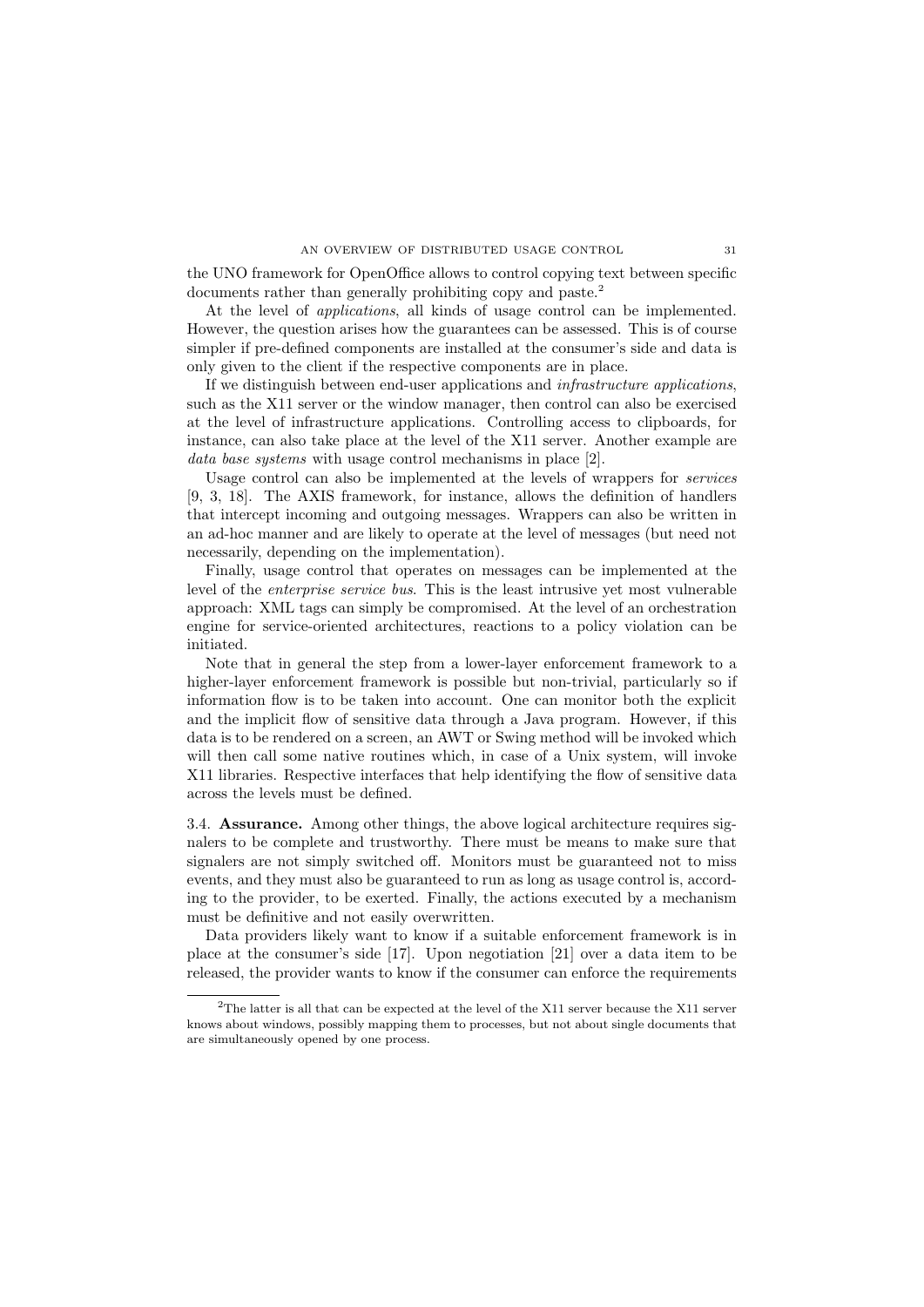as specified in the policy. At the logical level, this again boils down to an entailment problem [17]. At the more technical level, we believe that remote attestation on the grounds of trusted computing technology [3] is a promising candidate technology in this respect.

A further challenge obviously relates to the management of cryptographic keys that are the prerequisite for avoiding the simple interception and unconstrained usage of data before it enters the respective enforcement mechanisms.

## 4. Conclusions

Distributed usage control is about making sure that a data consumer handles data according to the rules as set forth by the data provider. Without entering the moral discussion of whether or not this is always desirable, we see usage control as an indispensable enabler when it comes to data protection or privacy, the management of intellectual property in distributed business processes, the management of secrets, and compliance with data-related regulations.

In this article, we have provided a big picture of the field, ranging from the model world (requirements, policies, analysis problems) to implementations of enforcement mechanisms that, in addition to fulfilling their functional specifications, must also be tamper-proof.

There are many open research, engineering and business problems left. Starting with the latter, it is not entirely clear what adequate business models are, and who is going to pay for usage control—the idea of usage control as an enabler must also be translated in business terms. Research problems in particular include problems related to suitable trust models; policy management schemes in different organizational settings (enterprises; the Internet); the conceptually clean connection between different levels of abstraction for enforcement; the difficult problem of de-classification when information flow is tracked; a better understanding of information flow, including quantitative measures [11, 10]; and the question of how we can, qualitatively or quantitatively, measure the guarantees that a usage controlled system can provide. Finally, engineering problems relate to efficient signaling, monitoring, and enforcement technologies at different levels of abstraction, secure key storage, and the question of how it can be assured that a particular mechanism is in place at the consumer's side.

# 5. Acknowledgment

We would like to thank T. Walter and C. Schaefer from DOCOMO Euro-Labs for many fruitful discussions. D. Hupel, C. Lorini, O. Maschino, M. Radulescu, and S. Willenbrock commented on an earlier version of this article.

## **REFERENCES**

[1] Open Digital Rights Language - Version 1.1, August 2002. odrl.net/1.1/ODRL-11.pdf.